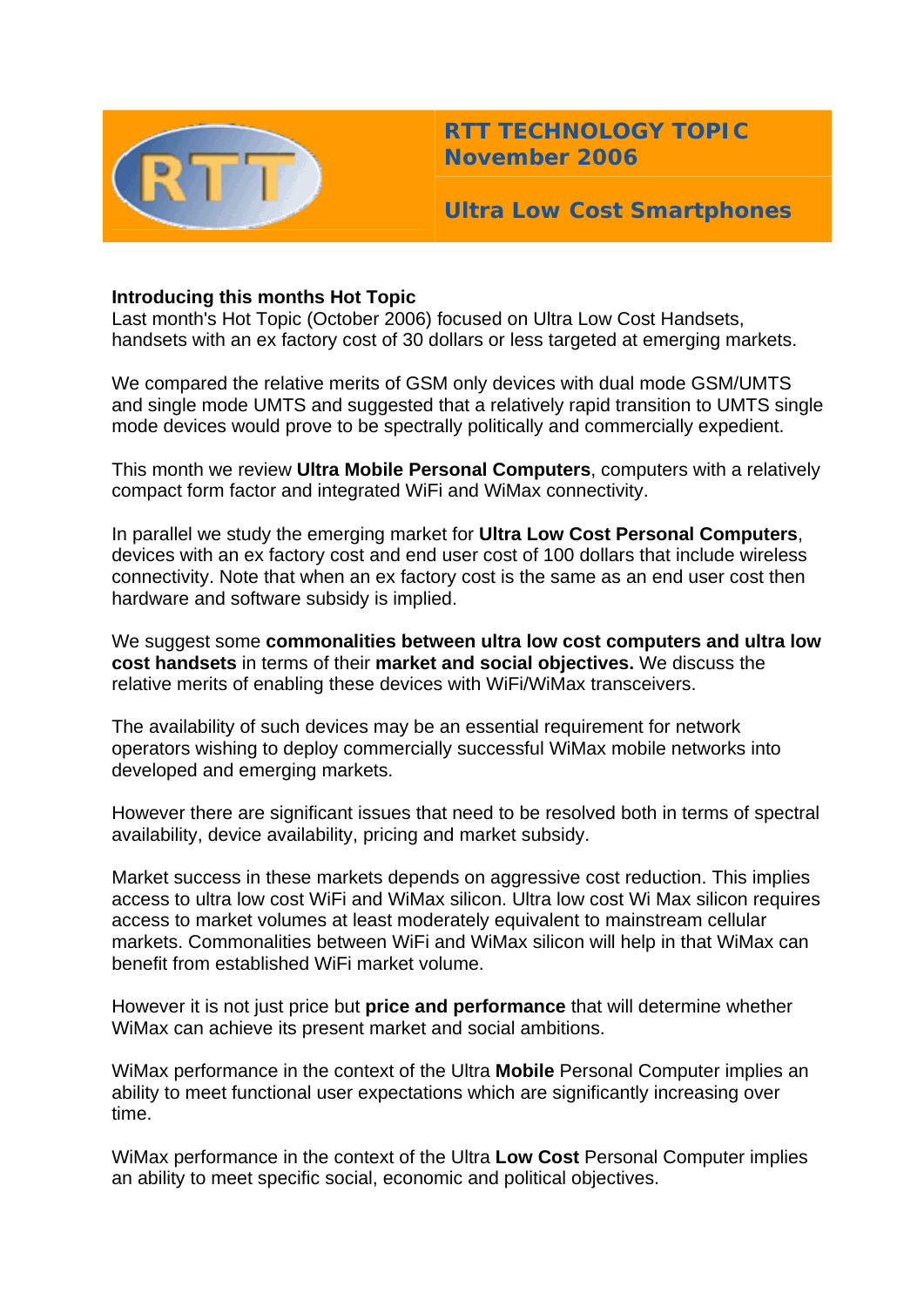Both are dependent on WiMax being available across a range of suitable **cost economic frequency allocations.**

# **Defining the Ultra Mobile Personal Computer**

Intel define the Ultra Mobile PC as a device with a hand held form factor, an inch thick, 8 inches across (diagonal) and weighing less than 2 pounds with 20 GB of solid state memory, The screen is WVGA (800 by 480 pixel) and there is an integrated 1 mega pixel camera. Wireless connectivity is assumed to be a mix of WiFi and WiMax (for local and wide area connectivity), Bluetooth (and presumably UWB) for personal area networking, a TV tuner, and GPS.

## **The WiMax UMPC advantage**

From a Wimax wide area radio system perspective, there are two significant advantages to this form factor when compared with a super slim super small cell phone.

Firstly there is space to put in multiple antennas with effective spatial diversity.

Secondly there is a device power budget of 20 watts or so, at least 4 times the power budget available in a cell phone. This makes it easier to implement advanced receiver architectures to help maximise the downlink link budget and to implement a relatively high data rate transmitter.

The two factors together allow coverage and capacity gains to be achieved over other wide area systems using either SIMO (single output, multiple input) or MIMO (multiple diversity. Both are more practicable in a 'small lap top' form factor than they would be output, multiple input) system implementations. Both SIMO and MIMO systems require dual or multiple receivers in the user device and some practical spatial in a small form factor power limited cellular device.

### **The issue of user expectations**

However WiMax 'mobility' implies a user expectation that the device will work almost anywhere in the world and will work when the user is a passenger in a car or a boat or a train or a plane.

This in turn implies access to world wide WiMax spectrum allocations that are suitable for **mobility** applications, hence the term, **Ultra Mobile**. Note that this effectively excludes frequencies above 3 GHz which are line of sight sensitive and imply network densities with unsupportable hand off rates for high mobility users.

Of course WiMax is also being propositioned for deployment in Band VII (the 2.6 GHz 'UMTS' extension band presently being used by Sprint Nextel for a planned WiMax network), Band 1(the present UMTS band), and any other potentially available cellular bandwidth down to and including 700 MHz.

To meet global roaming user expectations, WiMax will need to be deployed in certainly one and preferably several of these bands. Ideally this would be a combination of allocations at or above 2 GHz (for maximum capacity) and allocations at 700/800/900 MHz (for coverage).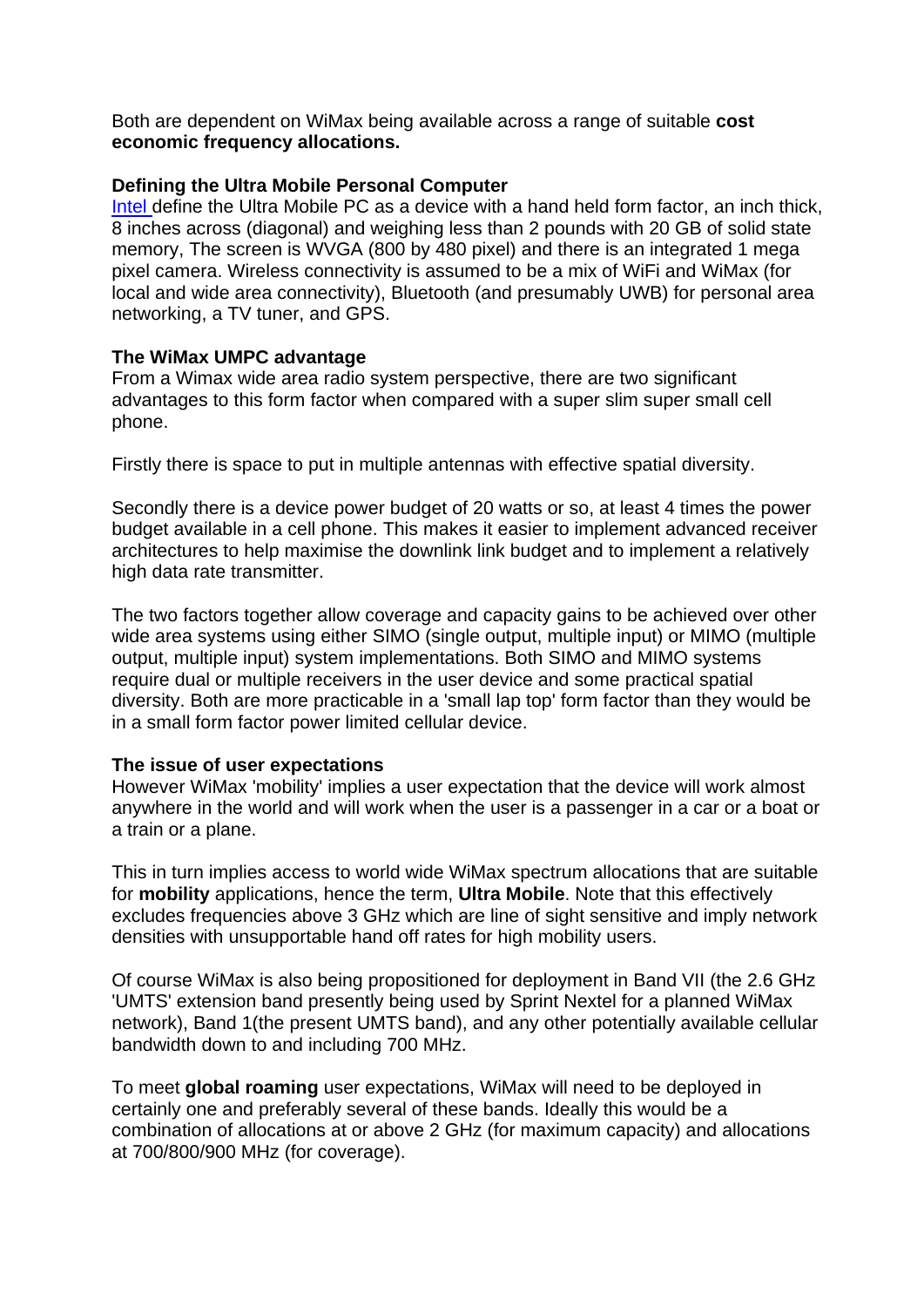# **Link budget gain with WiMax**

In common with UTRAN LTE, the WiMax advantage over present cellular systems in terms of link budget gain is based on a combination of smart antenna SIMO/MIMO technology combined with an OFDM multiplex that slows the symbol rate on the radio channel.

The slow symbol rate means that high data rate (but low symbol rate) OFDM systems can be deployed into relatively large cells in single frequency networks without suffering inter symbol interference.

Single frequency networks in this context are networks that use the same radio channel for the uplink and downlink and employ time division duplexing to separate the transmit and receive path.

The advantage of using the same channel for the uplink and down link is that the propagation conditions are the same in both directions making it easier to implement SIMO and MIMO antennas. The disadvantage is that you lose the benefit of the duplex frequency spacing used traditionally in cellular networks to achieve receive sensitivity.

There are presently non duplexed spaced bands allocated in the UMTS 1900/2100 band (band1) which could be repurposed for WiMax. Other cellular spectrum would require more reconfiguration to become Wi Max friendly.

This is politically complex rather than technically onerous.

# **The WiFi WiMax Ultra Mobile PC**

Most of us are already users of WiFi enabled lap tops so it seems straight forward to consider adding Wi Max wide area connectivity.

As suggested above however, present spectral allocations are problematic.

# **Table 1 WiFi and Mobile WiMax Spectrum**

| Spectrum       | 2.3-2.4 GHz<br>100 MHz | $2.305 - 2.32$<br>2.345-2.36GHz                      | $2.4 -$<br>2.48<br><b>GHZ</b><br><b>ISM</b><br>80<br>MHz | $2.498 -$<br>2.69<br>GHz | 3.5<br>GHz<br>$3.3 - 3.4$<br>GHz<br>$3.4 - 3.8$<br><b>GHz</b> | $5.15 -$<br>5.35<br>GHz                                                              | $5.47 -$<br>5.725<br>GHz<br><b>ISM</b>                                      | $5.725 -$<br>5.850<br>GHz<br><b>ISM</b> |
|----------------|------------------------|------------------------------------------------------|----------------------------------------------------------|--------------------------|---------------------------------------------------------------|--------------------------------------------------------------------------------------|-----------------------------------------------------------------------------|-----------------------------------------|
|                | Technology WiBro/WiMax | <b>Wireless</b><br>Communication $_{802.11b}$ at 2.6 | <b>WiFi</b><br>and g                                     | <b>GHZ</b>               | at $3.5$<br><b>GHz</b>                                        | WiFi<br>802.11a<br>Mobile Mobile Europe WiFi<br><b>US</b><br>to $5.24$<br><b>GHZ</b> | WiMaxWiMaxBand 1 802.11a802.11a<br>Europe US<br><b>Band 1 Band 2 Band 3</b> | <b>WiFi</b>                             |
| <b>Channel</b> | $8.75$ MHz             | $5$ or 10 MHz                                        |                                                          |                          |                                                               |                                                                                      | 20 MHz 5 or 10 5 or 10 20 MHz 20 MHz 20 MHz                                 |                                         |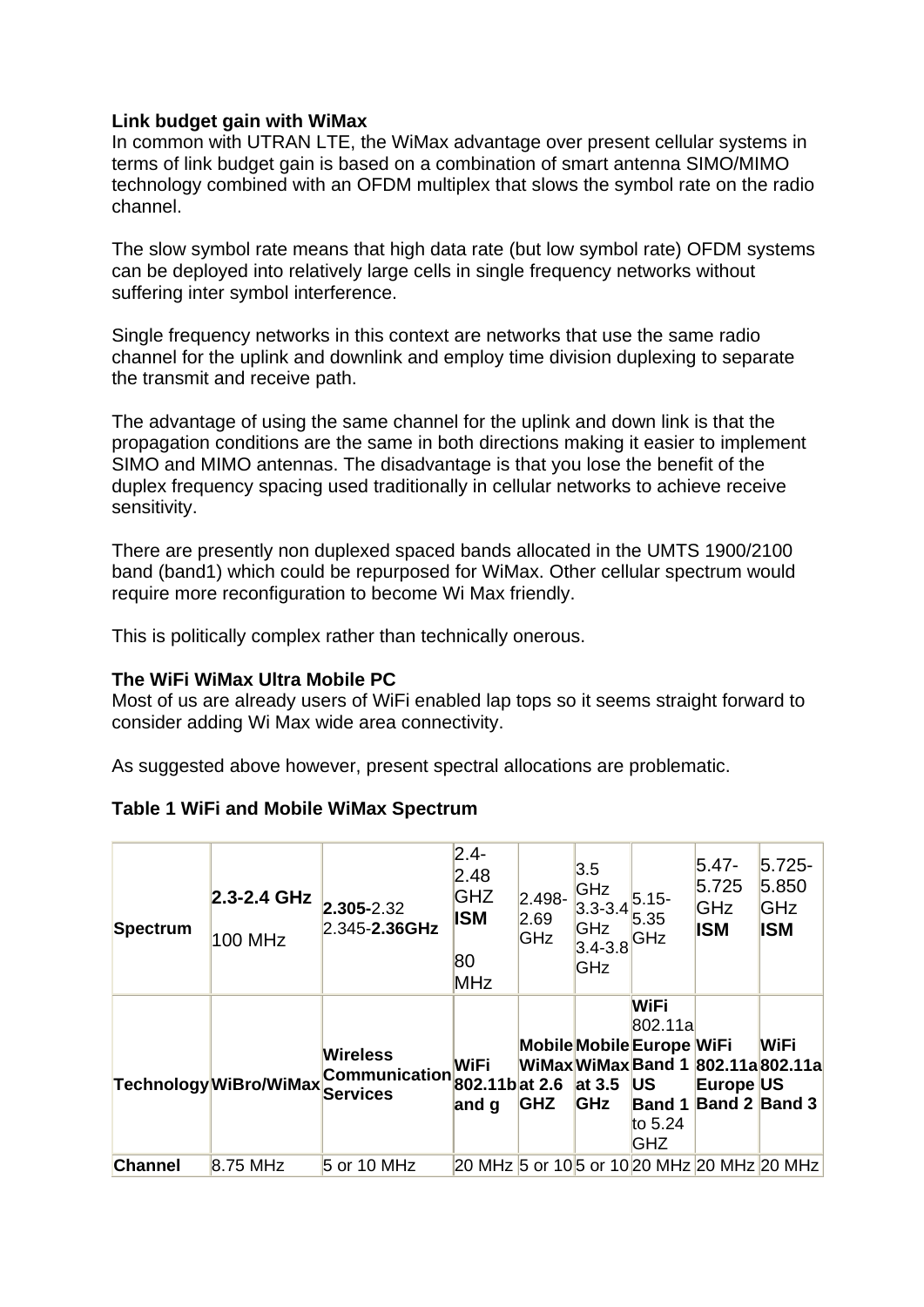| spacing    | TDD 512 FFT TDD 512 or |                 | TDD 64 MHz |             |                   |             |             | $MHz$ TDD 64 TDD 64 TDD 64 |
|------------|------------------------|-----------------|------------|-------------|-------------------|-------------|-------------|----------------------------|
| and OFDM   |                        | <b>1024 FFT</b> | <b>FFT</b> | חחדו        | <b>TDD</b>        | <b>IFFT</b> | <b>IFFT</b> | <b>FFT</b>                 |
| <b>FFT</b> |                        |                 |            |             | $512$ or $512$ or |             |             |                            |
|            |                        |                 |            | 1024        | 1024              |             |             |                            |
|            |                        |                 |            | <b>IFFT</b> | FFT               |             |             |                            |

Consider the present allocations;

# The 2.3 GHz Korean WiMax band

Known as WiBro, this is a 100 MHz allocation just below the 2.4 GHz ISM WiFi band.

therefore unlikely ever to achieve the scale economies needed to meet present price point expectations. This is a sen sible allocation technically but is not deploy ed outside Korea and

The present challenges of the Korean based operators trying to build subscriber numbers for WiBro underline how difficult it is to champion geographically specific technology standards- standards without market scale.

## **The 2.3 GHz WCS band**

Similar to WiBro in Korea, the 25 MHz gap between the two bands is allocated to Digital Audio Radio Service in the US making this technically difficult for widespread WiMax deployment.

### **The 2.4 GHz ISM band**

The 80 MHz used for present WiFi 802.11 a and g, co existent with Bluetooth.

The band is power limited and therefore unsuitable for WiMax.

### **The 2.5 GHz WiMax band in the US**.

proposed for UTRAN LTE networks outside of the US. This is a major win for WiMax but remains a specifically US deployment which implies a lack of global scale. This is the spectrum to be used by Sprint Nextel for their US WiMax network, also

### **The 3.5 GHz bands**

This spectrum was mostly originally allocated for fixed wireless but is being re with the 3.5GHz bands is that they are non contiguous and are actually a mix of 3.3s 3.4GHz, 3.5 GHz and 3.8 GHz allocations. This makes it hard to achieve economie purposed where permitted for mobile WiMax, mostly in Europe and Asia. The problem of scale and will require highly agile expensively intelligent transceivers to deliver country to country roaming capability.

# **. The 5 GHz ISM bands**

These are the 802.11a ISM allocations used for WiFi. Note there are differences between regions in terms of spectral allocation and allowed output power. Band 3 is a possible candidate for WiMax. In common with the 3 GHz allocations, the 5 GHz band is impractical for high mobility users.

If the assumption is that WiMax will become a globally ubiquitous standard, none of the above allocations are particularly useful.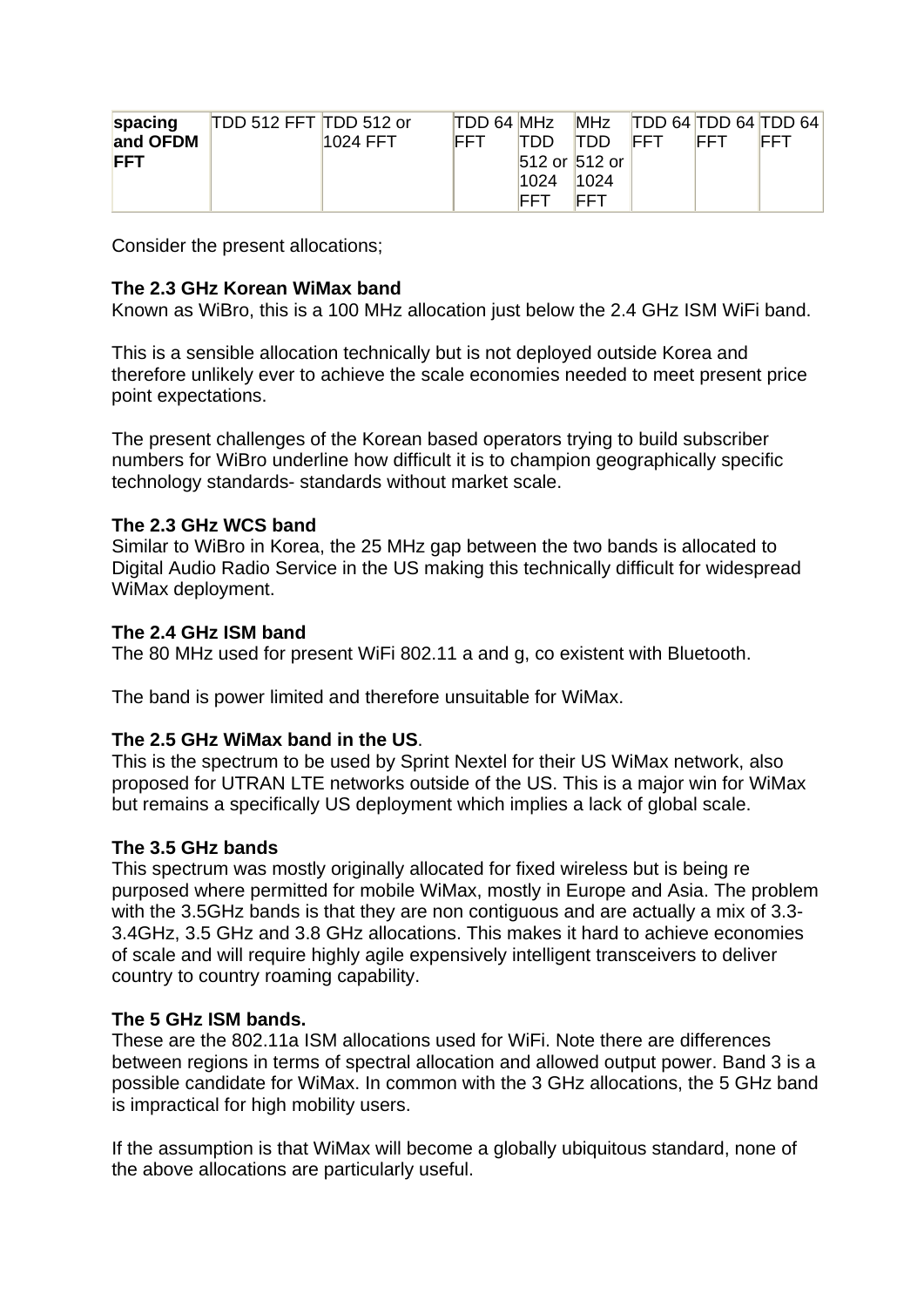The WiMax Spectrum Owners Alliance is presently working towards establishing roaming agreements across the present operator community, though this group does not include Sprint Nextel.

In parallel, the WiMax forum is lobbying for WiMax to be deployed into other spectral allocations including Band IV in the US (1.7 and 2.1 GHz), Band V (the 850 MHz band analogue TV and the 1900 MHz US band (Band 2). in the US), the 700 MHz spectrum to be released through the closing down of

The 700 MHz spectrum would allow WiMax to be deployed more economically into improve the roll out economics including WiMax overlays on existing cellular systems. developing countries. Deployment into Band IV or Band II would also significantly

based MACS, both use IP protocols. Dual mode WiFi/Wimax chip sets can therefore share common baseband functionality and, significantly, some common intellectual property rights. Additonally these IP rights may be less aggressively contested than WiMax silicon vendors point to commonalities between the WiFi and WiMax PHY and MAC implementations. Both use an OFDM multiplex, both have similar contention present UMTS handset IPR.

chip sets in cellular phones for example will add significant volume. WiFI scale economies can therefore be transferred to WiMax. The inclusion of WiFi

Even so, it is difficult to see how WiMax silicon even when coupled with WiFi can ever hope to approach the price points of cellular silicon unless a broader segment of spectrum is made available for future wide area implementation.

Similarly it is hard to see either how sufficient global roaming functionality can be delivered on present spectral allocations to meet ultra mobile user expectations.

Similarly it is hard to see how sufficient mobility functionality (the ability to use these devices in trains, boats, cars and aeroplanes) can be delivered on present spectral allocations.

# **Commonalities between the Ultra Mobile Personal Computer and the Ultra Low Cost Personal Computer.**

On casual examination, there would seem to be little commonality between the Ultra Mobile Personal Computer and the Ultra Low Cost Personal Computer.

developing countries. The Ultra Mobile PC is aimed at power users, international jet setters with advanced functionality expectations. These users are more likely to be in or from developed or

markets in emerging countries. The Ultra Low Cost PC is aimed, as we shall see below, at specific educational

However the Ultra Low Cost PC does have a commonality with the market and social objectives of the Ultra Low Cost Cellular Handset.

It is presently assumed that Ultra Low Cost cellular handsets will be voice centric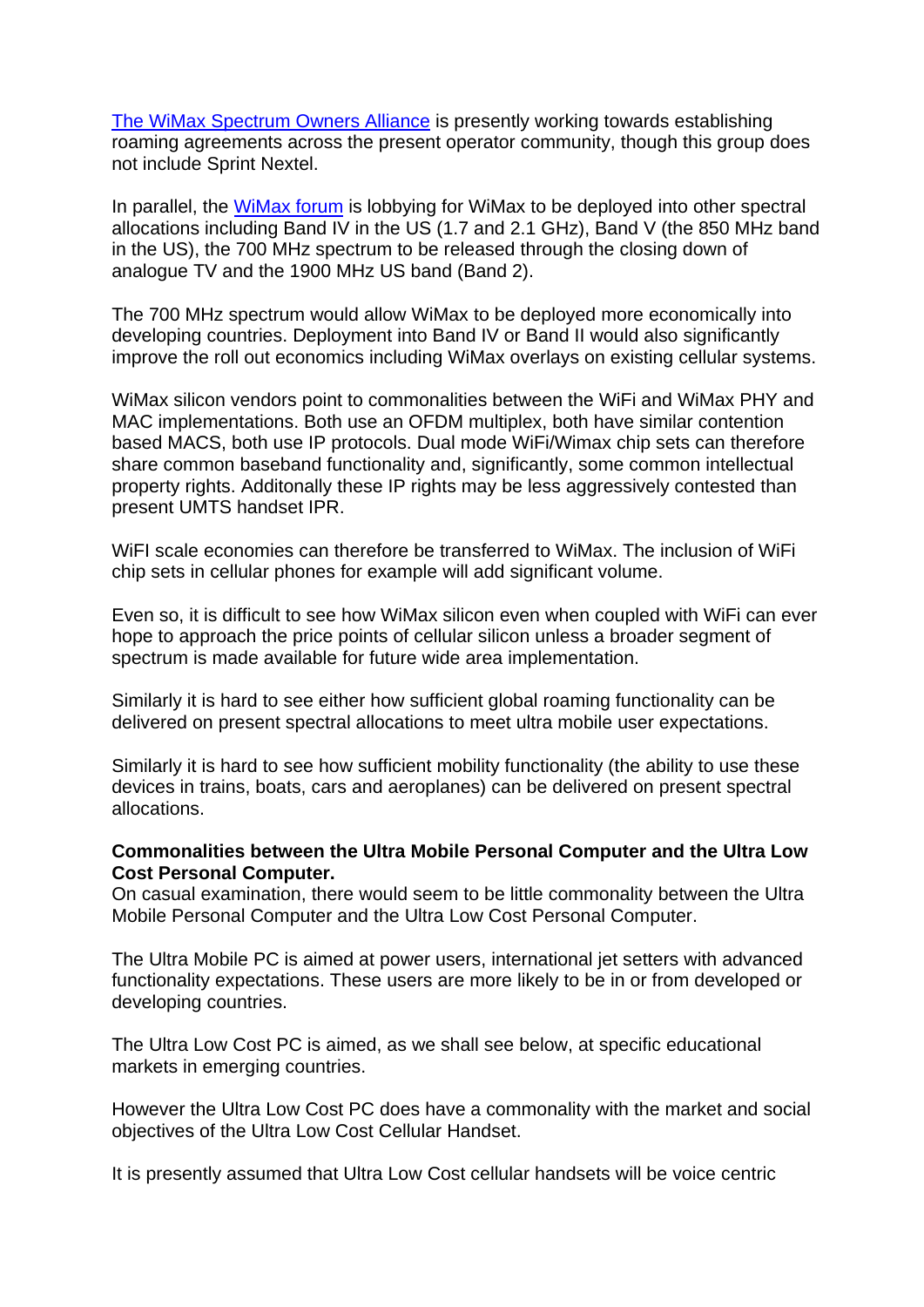devices. However there is an alternative possibility that ultra low cost handsets could be data centric, or rather, information centric devices. Let's call these devices **Ultra Low Cost Smart Phones.**

Depending on how you categorise them, smart phones already outsell lap tops by versus closed source) and **hardware cross subsidies** (cellular network and related political subsidies) that could make **ultra low cost smart phones** a reality.These volume. Additionally there are potential **software cross subsidies** (open source devices would meet many of the stated requirements for ultra mobile personal computers. These devices would also meet many of the stated requirements for ultra low cost personal computers.

# **Defining the Ultra Low Cost Personal Computer**

Similar to the Ultra Low Cost Handset, the Ultra Low Cost PC is promoted as a device that can bridge the digital divide between developed and developing nations.

Championed by Nicholas Negroponte, co founder of the MIT Media Lab and originally presented at the World Economic Forum in Davos in January 2005, ultra low cost personal computers are targeted specifically at educating children. The promotional campaign is known as OLTPC, One Lap Top Per Child.

Ultra Low Cost PC's are intended for direct distribution to schools and would not be dollars. Although not stated explicitly, it is unlikely that this delivered cost could be achievable without some hardware and software subsidy. available on the open market. The cost and end user price would be less than 100

The geographic focus of the campaign is similar to the Ultra Low Cost Handset initiative with initial rollouts in the [less developed parts of Latin America, Africa and](http://laptop.org/)  [Asia.](http://laptop.org/)

Arguably the devices might stand a better chance of achieving the required price poi nt if they could be made suitable to a broader more generic user base. For 'ageing markets', the developed world where pensioners will be numerically dominant, there could for example be social, economic and political justifica tion for a One Lap Top Per Pensioner (OLTPP) campaign - but we digress.

**e Lap Top Per Child campaign** is based on evidence that **educational The On investment** in under developed countries **delivers a net gain in GDP**. **Altruism - the need for a political and economic pay back**

Bridging the digital divide with an **Ultra Low Cost Computer** yields a **dollar plus dividend.**

Every dollar spent yields x dollars plus in terms of future economic activity. This growth in economic activity creates the conditions for greater political stability. The combination of economic growth and political stability delivers social gain and economic gain in terms of new market opportunities.

**The Ultra Low Cost Handset campaign** is based on evidence that telecommunications investment (wireless and wireline, though wireless tends to be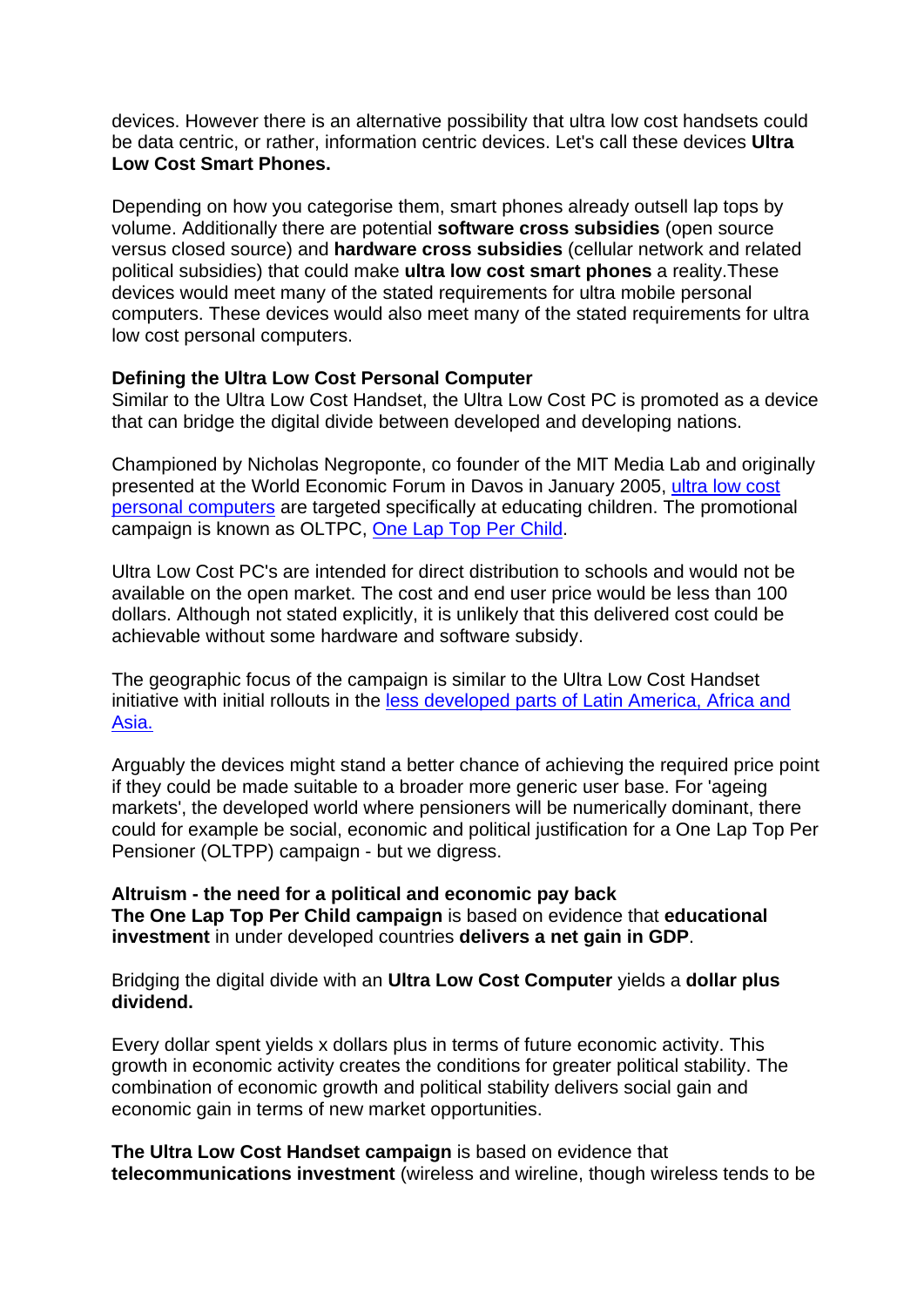faster and more cost effective) in emerging countries **delivers a net gain in GDP.** 

Bridging the digital divide with an **Ultra Low Cost Handset** yields a **dollar plus dividend.**

Every dollar spent yields x dollars plus in terms of future economic activity. This growth in economic activity creates the conditions for greater political stability. The combination of economic growth and political stability delivers social gain and economic gain in terms of new market opportunities.

As such, these projects become candidates for **'political subsidy',** subsidy delivered via entities such as the World Bank or United Nations, **charity with a political and** economic purpose.

pragmatically these projects become more deliverable if they can benefit from existing economies of scale and attract industry subsidy to complement political subsidy. It is certainly not our role to doubt the altruistic motives of the people and organisations behind the OLTPC campaign and ULCH handset campaign but

## **Economies of scale**

memory footprint of 1 GB but included wide area GSM connectivity. Note this implies that economies of scale have to apply both to the computer functionality and radio functionality in the device. You could argue of course that these devices do not need to be mobile. Children will be sitting in the classroom. This however is an assumption. The Ultra Low Cost Computer concept product presented at Davos had a small If the inclusion of mobility actually reduces the end cost then the assumption is invalid.

It is the established GSM and/or UMTS economies of scale that make this product a plausible possibility.

### **Industry subsidy**

The inclusion of GSM connectivity crucially means that the product can be subsidised time scale. It is also perfectly reasonable for governments to make extension and that they have a social and economic dividend component in their business model. from connection revenues. Ah, I hear you argue, children in emerging nations cannot afford connection charges. Neither can they afford a 100 dollar cost price. Connection charges at least provide the opportunity to amortise the initial cost price over a given expansion spectrum available at preferential terms to operators who can demonstrate

### **The Techno Political Dimension**

The cellular industry has always been highly politicised. In common with the broadcasting industry, it is dependent on national entities (governments) allocating and auctioning spectrum with constraints placed on how that spectrum is used.

increasingly true as the industry has moved away from a voice dominant business model to a model more focussed on information collection and distribution. In common with the broadcasting industry, the cellular industry is also **a delivery medium that can be used to achieve particular political objectives.** This is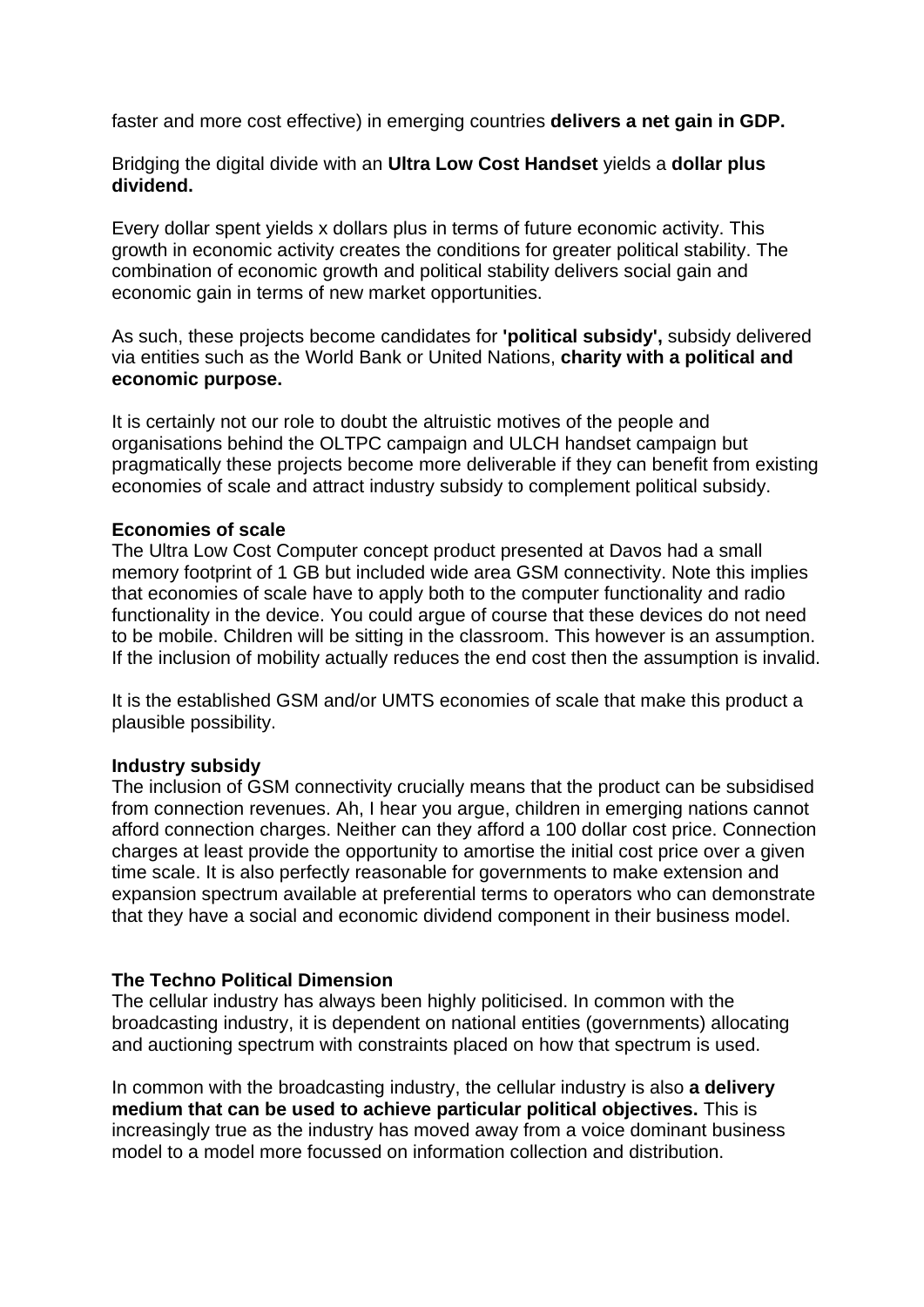As with all relationships, the coupling is bi directional. Governments dictate w hat the cellular industry can and cannot do. Reciprocally, the cellular industry uses its spending power (spectral investment and tax revenues) to influence government policy.

For the relationship to work there has to be mutual reciprocal benefit.

The cellular industry has a self interest in developing new markets. Children in emerging markets represent a long term economic investment but deliver short term political gain.

This is the basis for a potential hardware subsidy model for a GSM or UMTS enabled **Ultra Low Cost personal computer.** 

Low income adults in emerging markets represent a long term economic investment but also deliver short term political gain.

enabled ultra mobile PC. This is the basis for a potential hardware subsidy model for **a GSM enabled or UMTS**

consolidate their influence over future generations of users and software consumers. Closed source software may arguably on this basis be more cost economic than open Similar subsidy justifications may exist for proprietary software vendors who wish to source software for these emerging market applications.

The combination of a **hardware subsidy** model combined with a **software subsidy** model provides the basis for a **GSM enabled or UMTS enabled Ultra Low Cost Smartphone**.

The Ultra Low Cost Smartphone is an Ultra Low Cost Ultra Mobile PC, a product **with potentially the ability to be globally dominant.**

### **The Implications for WiMax**

Hardware subsidies and software subsidies are a by product of established market purpose, to deliver long term economic gain to the giver. Provided the recipient also benefits in terms of short term and long term gains then everyone wins. dominance. You could regard them as a pay back but it's a pay back with a long term

and software revenues to support subsidy initiatives for emerging markets. This could provide the basis for a **WiFi and WiMax enabled Ultra Low Cost PC** which would be more or less functionally equivalent to an Ultra Low Cost Smart Phone. The PC industry arguably has sufficient volume and value both in terms of hardware

The PC industry however does not have the luxury of the service revenue streams enjoyed by GSM operators, nor the political influence that has accrued from three decades of cellular spectral investment.

This political influence is an important component in the spectral allocation process.

WiMax needs more spectrum to be economically viable.